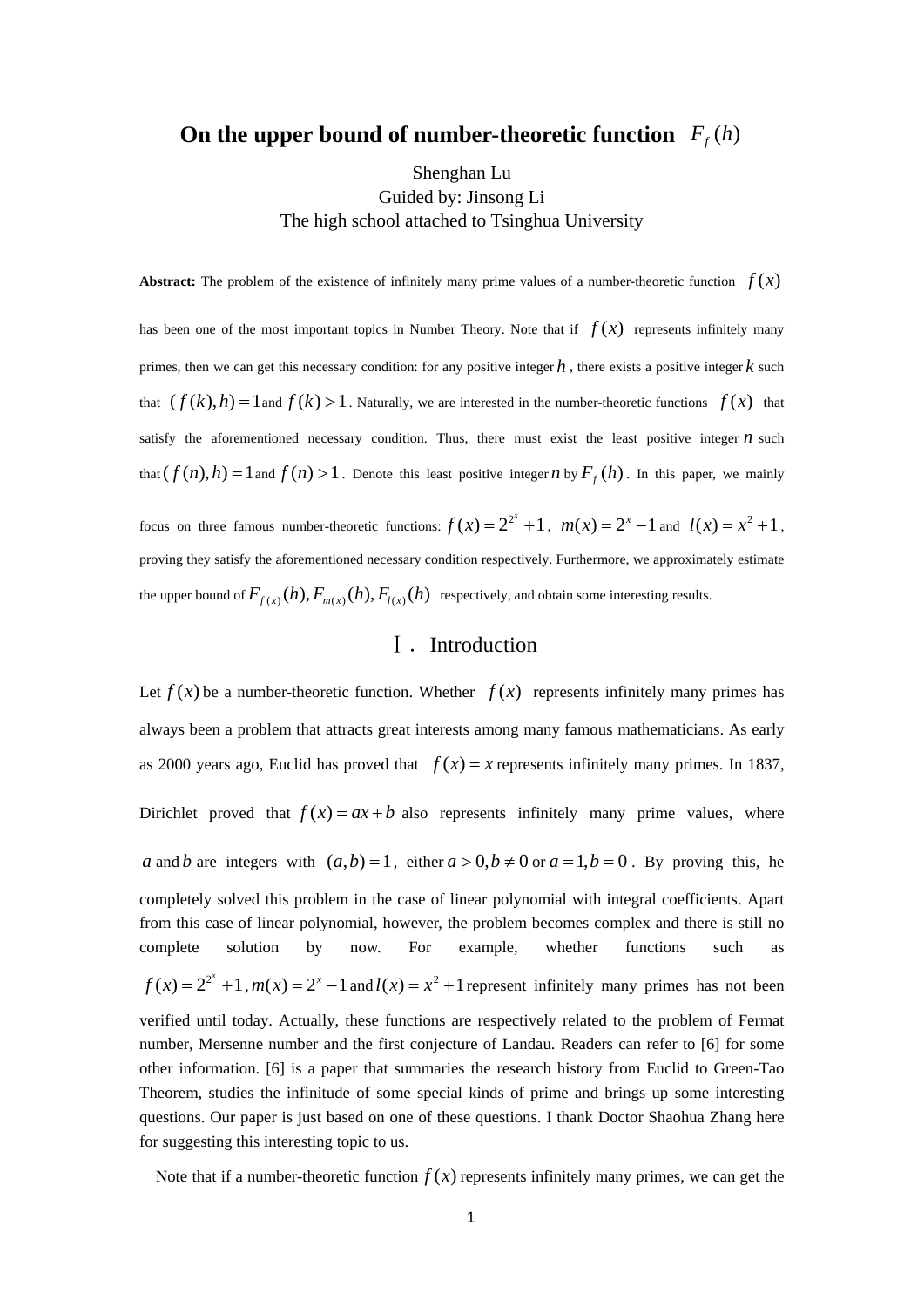following necessary condition: for every positive integer  $h$ , there exists a positive integer  $k$ , such that  $(f(k), h) = 1$ ,  $f(k) > 1$ . Consequently, we are interested in functions that satisfy this necessary condition. Thus, if  $f(x)$  satisfies this condition, there exists the smallest integer *n* such that  $(f(n), h) = 1$ ,  $f(n) > 1$ . Denote *n* by  $F_f(h)$ . In this paper, we mainly focus on the three aforementioned functions, proving that they all satisfy this necessary condition, and approximately estimate the upper bound of  $F_{f(x)}(h)$ ,  $F_{m(x)}(h)$ ,  $F_{l(x)}(h)$ . Here are the results obtained.

**Theorem 1** If  $m(x) = 2^x - 1$ , then for every positive integer h, there exists a least positive integer *n* such that  $(m(n), h) = 1$  and  $m(n) > 1$ . In addition, there exists a constant C such that for every  $h > C$ ,  $n = F_{m(x)}(h) < \frac{3}{4} \log_2 h$ .

**Theorem 2** If  $f(x) = 2^{2^x} + 1$ , then for every positive integer h, there exists a least positive integer *n* such that for every  $h > 5$ ,  $n = F_{f(x)}(h) \le \log_2(h-1) - 1$ .

**Theorem 3** If  $l(x) = x^2 + 1$ , then for every positive integer h, there exists a least positive integer *n*, such that  $(l(n), h) = 1$ ,  $l(n) > 1$ . In addition, for every  $h > 2$ ,  $n = F_{l(x)}(h) \leq \frac{h}{2}$ .

#### Ⅱ.Proof of the theorems

In this paper, we denote the greatest common divisor of  $a$  and  $b$  by  $(a,b)$ .

**Lemma 1[5]** For every positive integer *m*, *n*,  $(2^{i} - 1, 2^{j} - 1) = 2^{(i,j)} - 1$ .

**Lemma 2[4,5]** Let *p* be an odd prime. If *q* is a prime factor of  $2^p - 1$ ,  $q \equiv 1 \pmod{2p}$ .

**Remark 1**: From Lemma 2, we can get that for every positive integer h,  $n = F_{m(x)}(h) \leq \left[\frac{h+1}{2}\right] + 1$ . We give a stronger bound in the proof of Theorem 1.

**Lemma 3[1]** For integer  $x \ge 487381$ ,  $\sum \log p > 0.998x$  $\sum_{p \leq x} \log p > 0.998x$ , where  $\log p$  represents the nature  $\log p$ of *p* .

**mma 4[2]** For every integer  $x > 117$ , there exists at least one prime in **Lemma 4[2]** For every integer  $x > 117$ , there exists at least one prime in  $\left(x, \frac{14}{13}x\right]$ .

**Lemma 5[3]** For  $k > 1$ , the smallest prime factor of  $f(k) = 2^{2^k} + 1$  is no less than  $2^{k+2} + 1$ .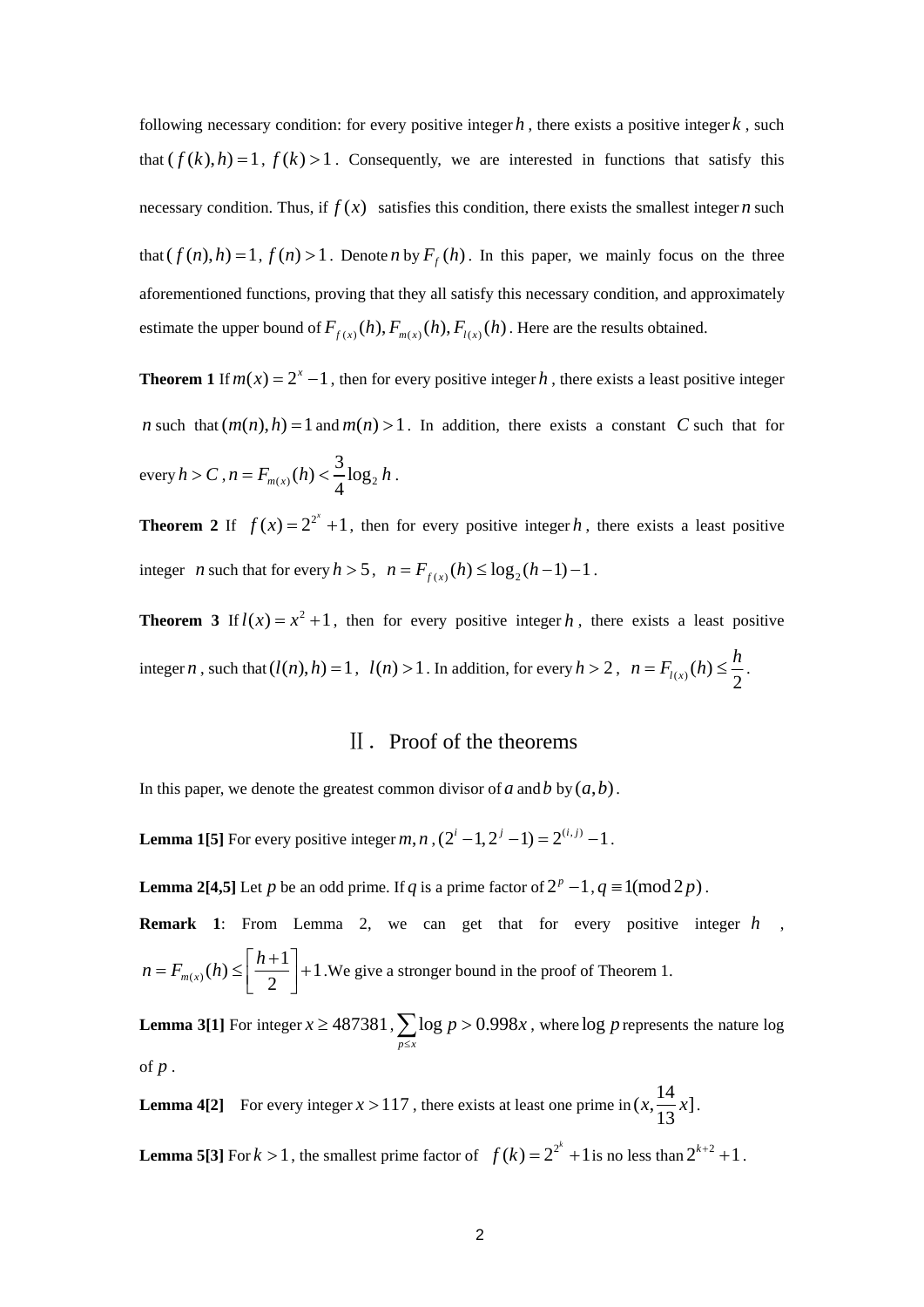**Proof of theorem 1**: Remark 1 actually indicates that the first half of theorem 1 is true, so we only need to prove that there exists a constant *C* such that for every  $h > C$ ,  $n = F_{m(x)}(h) < \frac{3}{4} \log_2 h$  here. Let  $p_r$  be the  $r_{th}$  prime. If  $2^{p_r} = h^{3/4}$ , there is only

one solution  $p_r = 3$ ,  $h = 16$ , and  $n = F_{m(x)}(h) = 2 < \frac{3}{4} \log_2 h$ . Thus, we can let  $2^{p_r} < h^{\frac{3}{4}} < 2^{p_{r+1}}$  $2^{p_r} < h^4 < 2^{p_{r+1}}$ .

If there exists an *i*,  $1 \le i \le r$ , such that  $(2^{p_i} - 1, h) = 1$ , then  $1 < 2^{p_i} - 1 < 2^{p_r} < h^{3/4}$ . As a result,  $n = F_{m(x)}(h) \le p_i \le p_r < \frac{3}{4} \log_2 h$ . This means we only have to consider the case that for every  $1 \le i \le r$ ,  $(2^{p_i} - 1, h) > 1$ . From Lemma 1 we know that for every  $1 \le i \ne j \le r$ ,  $(2^{p_i} - 1, 2^{p_j} - 1) = 1$ . And from Lemma 2, we know that for every  $i \ge 2$ , the smallest prime factor

1 is no less then  $2p_i + 1$ . Hence,  $h \ge 3\prod (2p_i + 1)$ *i*= of  $2^{p_i}-1$  is no less then  $2p_i+1$ . Hence,  $h \ge 3$   $(2p_i+1)$ . When  $r \ge 2$ , it leads to  $P_i$  -1 is no less then  $2p_i + 1$ . Hence,  $h \ge 3 \prod_{i=1}^{r} (2p_i + 1)$ . When  $r \ge 2$ , it leads to 2

$$
h > \prod_{i=1}^r p_i
$$
. As we have already assumed  $h < 2^{4p_{r+1}/3}$  before, we can lead to a contradiction by

proving that  $\prod_{i=1}^{r} p_i > 2^{4p_i}$  $\prod_{i=1} P_i > 2^{4p_{r+1}/3}$ , thus finishing our proof. But to prove this was then beyond my ability. Thank to my teacher Jinsong Li, who introduced some beautiful results of analytic number theory to me, especially on the bound of Chebyshev function *p*≤*x* t  $\prod p_i > 2^{4p_{r+1}/3}$  $\theta(x) = \sum \log p$  $\sum_{p \leq x} \log p$ , which shed new light on my proving this problem. From Lemma 3, we know that for  $p_r \ge 487381$ , 1  $\log p_i > 0.998 p_r$ *i*≤*r*  $p_i > 0.998 p$  $\sum_{1 \leq i \leq r} \log p_i > 0.998 p_r$ . Because  $\frac{0.998 \times 13}{14} > \frac{4}{3} \log 2$  $\frac{\times 13}{2}$  >  $\frac{4}{2}$ log 2, and from Lemma 4:

when  $p_r > 117$ ,  $p_{r+1} \le \frac{14}{13} p_r$ , we have that  $\sum_{1 \le i \le r} \log p_i > 0.998 p_r > \frac{4}{3} p_{r+1}$  $\sum_{1 \leq i \leq r} \log p_i > 0.998 p_r > \frac{4}{3} p_{r+1} \log 2$ . Thus,

for 
$$
p_r \ge 487381
$$
,  $\prod_{i=1}^r p_i > 2^{4p_{r+1}/3}$ . Because 487381 is a prime, let  $C = 2^{1949524/3}$ , then for every  $h > C$ ,  $n = F_{m(x)}(h) < \frac{3}{4} \log_2 h$ .

**Remark 2:** we can prove that it is not easy to strengthen  $\frac{3}{2}$ , for instance, to  $\frac{2}{3}$  $\frac{3}{4}$ , for instance, to  $\frac{3}{3}$ . From [1], we can

get that 
$$
\sum_{1 \leq i \leq r} \log p_i < 1.001102 \, p_r < \left(\frac{3}{2} \log 2\right) p_r < \left(\frac{3}{2} \log 2\right) p_{r+1}
$$
. This result increase the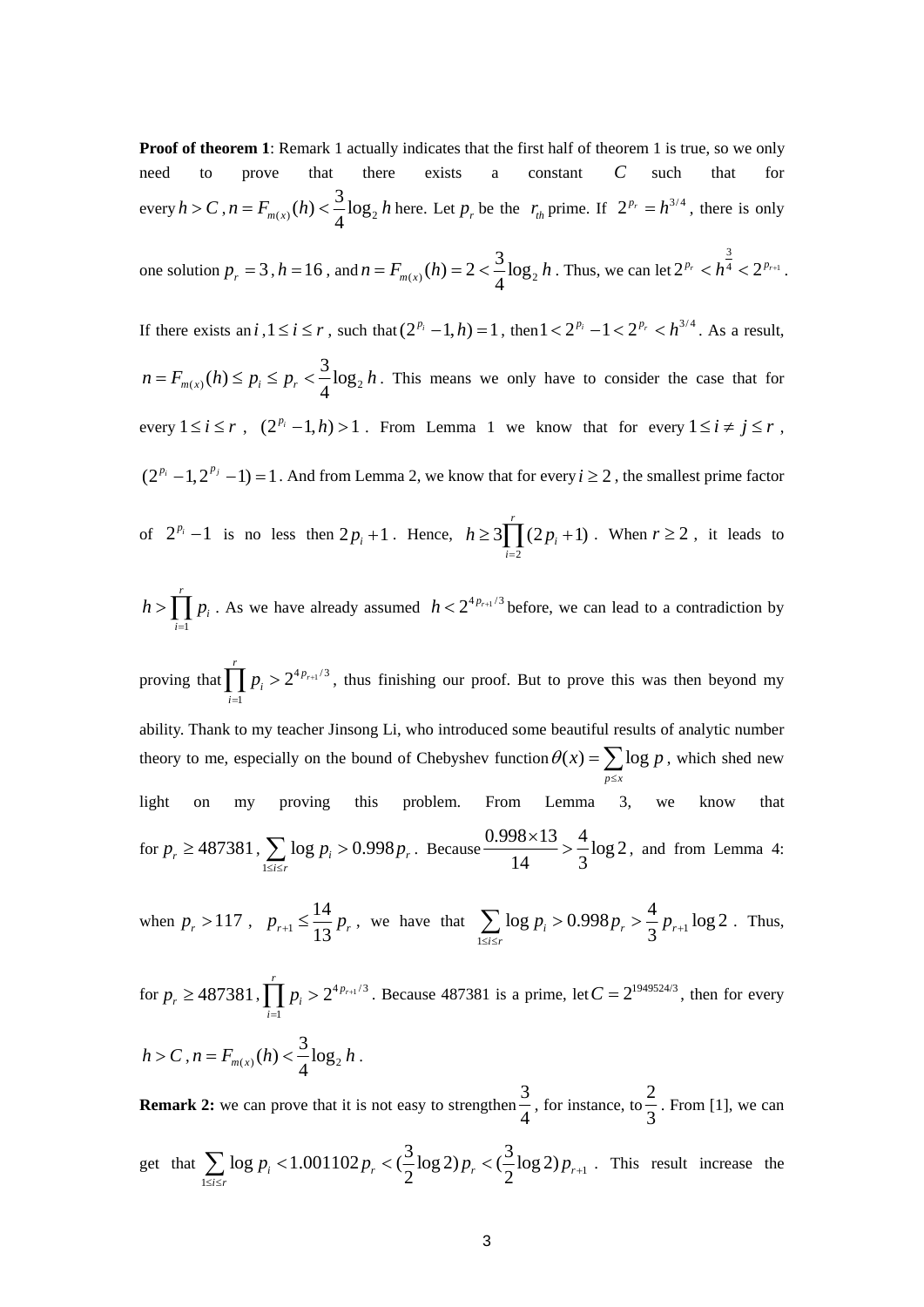difficulty of strengthening this bound.

From the proof above we also know that  $2^{3p_{n+1}/2}$  >  $\prod p_i$ *i*  $2^{3p_{n+1}/2}$ 1  $2^{3 p_n}$ *n*  $p^{+1/2}$  >  $\prod p$  $\sum_{i=1} P_i$ . Hence, for  $p_n \ge 487381$ , we have this

result:  $2^{2p_n} > 2^{3p_{n+1}/2} > 2^{3p_n/2} > \prod_{i=1}^n p_i > 2^{4p_{n+1}/3} > 2^{p_{n+1}}$ . This inequality again demonstrates the *i*=1

famous result that for every  $x > 1$ ,  $(x, 2x)$  contains at least one prime.

Besides, our inequality  $2^{3p_n/2} > p_1...p_n$  strengthens the inequality  $2^{2p_n} > p_1...p_n$  in [4, pp389].

**Proof of theorem 2:** When  $h > 5$ , we can let  $k = [\log_2(h-1)]-1$ , and  $f(k) = 2^{2^{\log_2(h-1)}-1} + 1$ .

From Lemma 5, we know that the smallest divisor of  $f(k)$  is greater than h. Hence we have  $(2^{2^{\lfloor \log_2(h-1) \rfloor - 1}} + 1, h) = 1$ . Therefore, when  $h > 5$ ,  $n = F_{f(x)}(h) \le k \le \log_2(h-1) - 1$ . When  $1 \le h \le 5$ , we can prove that the first half is true directly.

**Proof of theorem 3**: The proof of the first half of the theorem is obvious, so we only need to prove that when  $h > 2$ ,  $n = F_{l(x)}(h) \leq \frac{h}{2}$ . When h is odd,  $n = F_{l(x)}(h) = 1 < \frac{h}{2}$ . When h is even, we first consider the case when  $4 | h$ . Let  $h = 4t$ , where t is a positive integer. Because  $((2t)^2 + 1, 4t) = 1$ , we have  $n = F_{l(x)}(h) \le 2t = \frac{h}{2}$ . If  $2 || h$ , because  $h > 2$ , we let  $h = 4t + 2$ , where *t* is a positive integer. Since  $((2t)^2 + 1, 4t + 2) = 1$ ,  $n = F_{l(x)}(h) \le 2t < \frac{h}{2}$ . Thus we have proved theorem 3.

#### III. Some related questions

have not finished verifying this. **Question 1:** In the proof of Theorem 1,  $C = 2^{1949524/3}$  is obviously a very approximate bound. By observation and computation, however, we conjecture that  $C$  is very likely to be 84, yet we

to the smallest prime divisor of Fermat number. Up to now, however, Lemma 5 has not been **Question 2:** We don't know how to strengthen the result in Theorem 2, but we know it is related improved. Besides, it is easy to prove that  $F_{f(x)}(h)$  cannot be always less than  $\log_2 \log_2 (h+1)$ .

Question 3: By calculating, we conjecture that for  $h > 10$ ,  $n = F_{l(x)}(h) < \sqrt{h-1}$ . We will consider this problem further. More generally, Doctor Shaohua Zhang pointed out that if  $k(x) = a_k x^k + \dots + a_1 x + a_0$  represents infinitely many primes, there might be